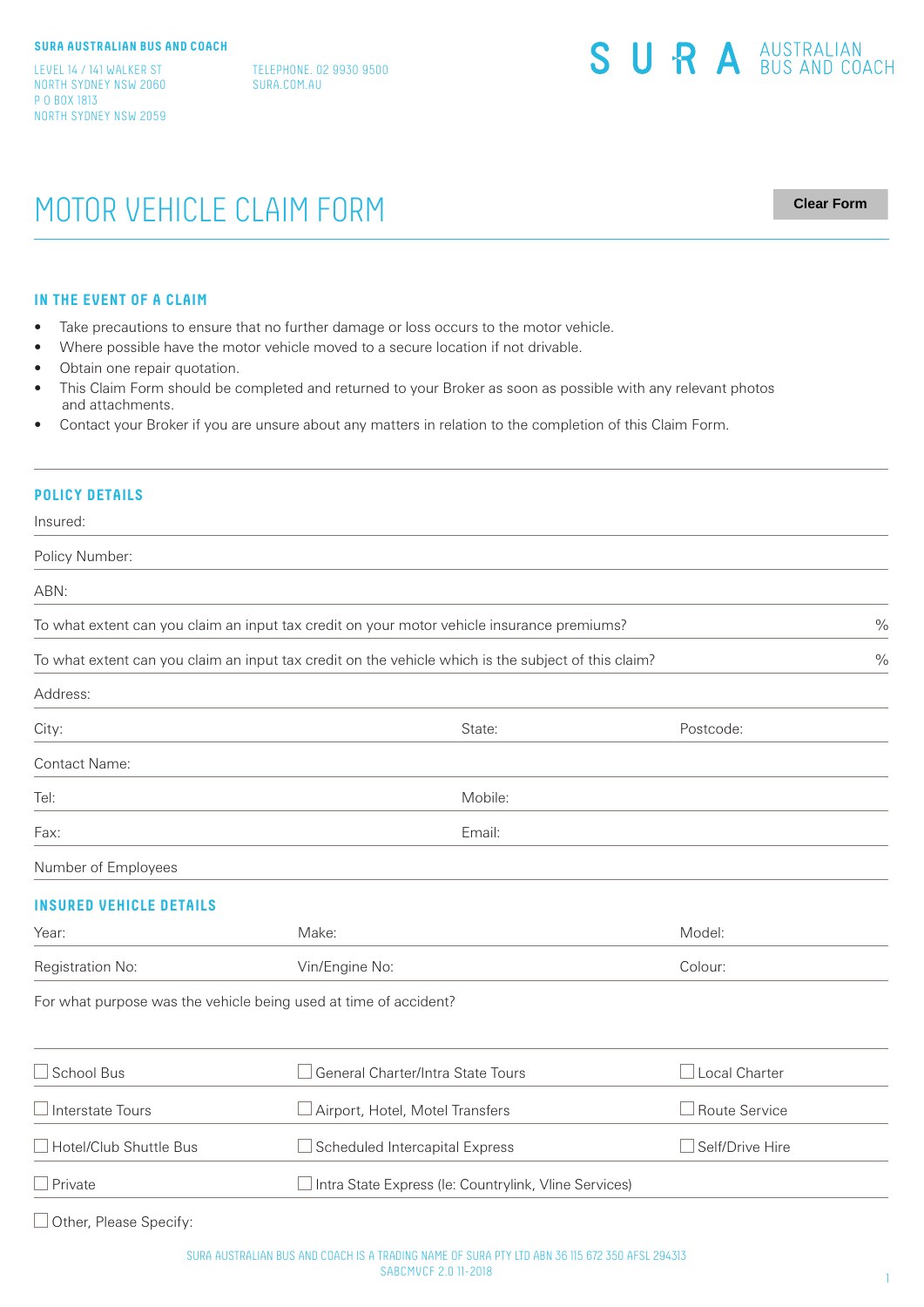| <b>INSURED VEHICLE DETAILS (CONTINUED)</b><br>Registered Owner:                                                  |                     |                            |
|------------------------------------------------------------------------------------------------------------------|---------------------|----------------------------|
| Address:                                                                                                         |                     |                            |
| Do you owe money on your vehicle?<br>(Only answer if insured vehicle is a potential write off/total loss/stolen) |                     | $\square$ Yes<br>$\Box$ No |
| If "YES" give details:                                                                                           |                     |                            |
|                                                                                                                  |                     |                            |
| Name of Lender:                                                                                                  |                     |                            |
| Address:                                                                                                         |                     |                            |
| Account Details:                                                                                                 |                     |                            |
|                                                                                                                  |                     |                            |
| <b>DRIVER DETAILS</b>                                                                                            |                     |                            |
| Name of Driver:                                                                                                  |                     |                            |
| Address:                                                                                                         |                     | Postcode:                  |
| Tel:                                                                                                             | Mobile:             |                            |
| Relationship to insured (ie. insured, employee, hirer, relative, lease driver etc):                              |                     |                            |
| Licence No:                                                                                                      | <b>Expiry Date:</b> | DOB:                       |
| How long has the driver been licensed for this type of vehicle?                                                  |                     | Years                      |
| Was the vehicle being used with the insured's knowledge and consent?                                             |                     | $\Box$ Yes<br>$\Box$ No    |
| If "YES" reason for use? (Business, Private etc.)                                                                |                     |                            |
|                                                                                                                  |                     |                            |
|                                                                                                                  |                     |                            |
|                                                                                                                  |                     |                            |
| Did the driver drink alcohol or take drugs in the 12 hours prior to the accident?                                |                     | $\Box$ No<br>$\Box$ Yes    |
| If "YES" reason for use? (Business, Private etc.)                                                                |                     |                            |
|                                                                                                                  |                     |                            |
|                                                                                                                  |                     |                            |
|                                                                                                                  |                     |                            |
| Did the driver undergo a breath test, breath analysis or blood test?                                             |                     | $\Box$ Yes $\Box$ No       |
| What was the reading? (Please attach copy of the certificate)                                                    |                     |                            |
|                                                                                                                  |                     |                            |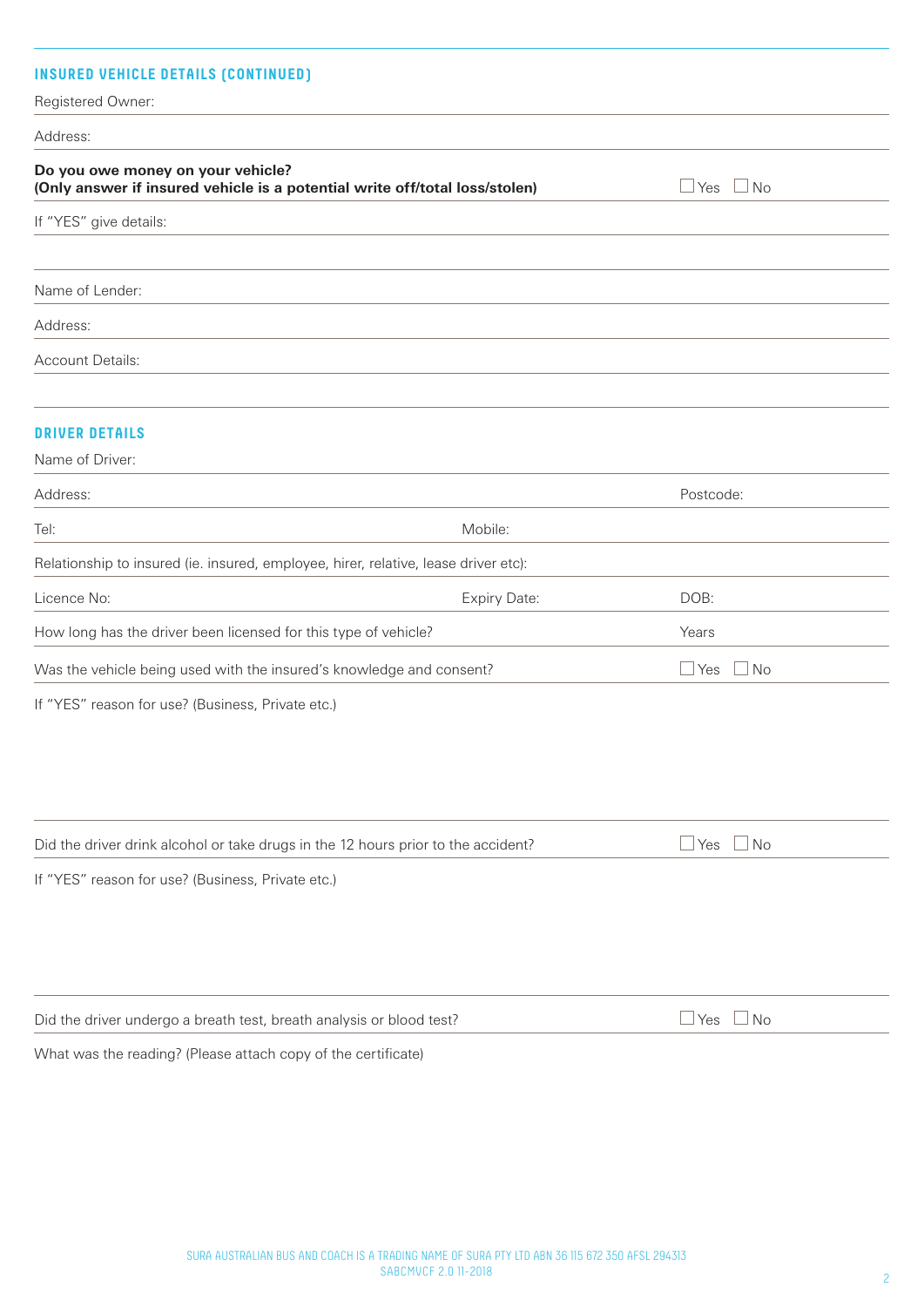| <b>ACCIDENT OR THEFT DETAILS</b>                          |                      |                   |                  |                               |
|-----------------------------------------------------------|----------------------|-------------------|------------------|-------------------------------|
| Date of accident / theft:                                 |                      | Day of week:      | Time:            | 24hr                          |
| Where did the accident happen?                            |                      |                   |                  |                               |
| Address:                                                  |                      |                   | Postcode:        |                               |
| Weather conditions?                                       | Sunshine             | $\Box$ Rain       |                  | $\Box$ Other (Please Advise): |
| Road Surface:                                             | $\Box$ Dry           | $\square$ Wet     | Sealed           |                               |
|                                                           | $\Box$ Unsealed      | $\Box$ Flat       | $\Box$ Uphill    |                               |
|                                                           | Downhill             |                   |                  |                               |
| Road Type:                                                | Straight             | $\Box$ Curved     | $\Box$ Left Turn |                               |
|                                                           | Right Turn           |                   |                  |                               |
| At the time of the accident<br>the insured's vehicle was: | $\Box$ Parked        | $\Box$ Stationary | $\Box$ Moving    |                               |
| Speed:                                                    |                      | Kph               |                  |                               |
| At the time of the accident<br>the other vehicle/s were:  | Parked               | $\Box$ Stationary | ⊥Moving          |                               |
| Speed:                                                    |                      | Kph               |                  |                               |
| Traffic Controls:                                         | $\Box$ None          | $\Box$ Stop Sign  | Roundabout       |                               |
|                                                           | $\Box$ Give Way Sign |                   |                  |                               |
| If traffic lights, were they                              | $\Box$ Green         | $\square$ Amber   | Other Party?     |                               |
|                                                           | Red Against You?     |                   |                  |                               |
| What lights, if any were being used by you?               |                      |                   | Other Party?     |                               |

Accident: Describe events before, during and after the accident (include no. of lanes, speed, parked, reversing)

Who was at fault? Surname:

Given Names:

Is there any CCTV footage available? (Please retain copy in case of dispute in liability.)  $\Box$  Yes  $\Box$  No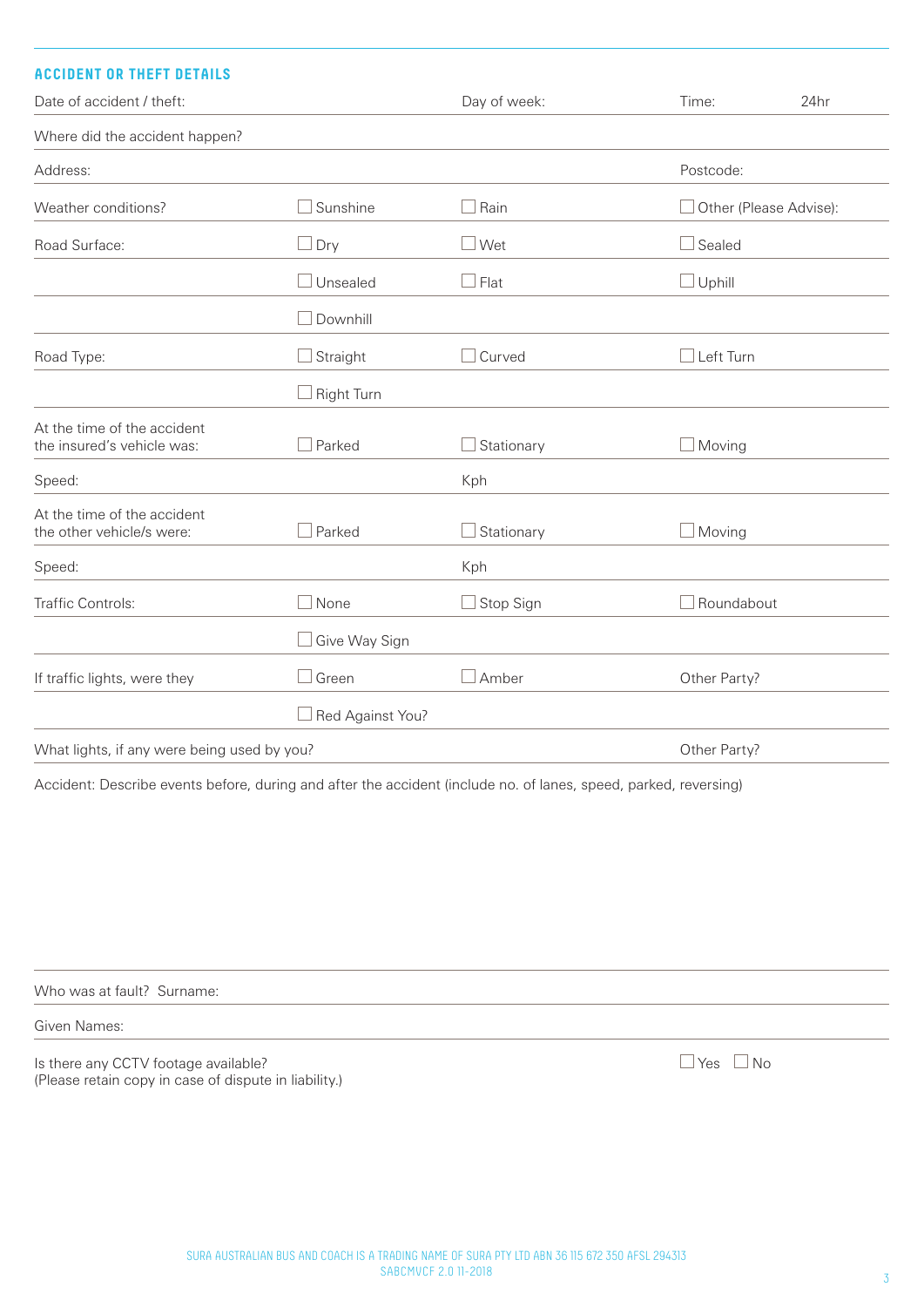# **SKETCH DIAGRAM OF ACCIDENT**

- 1. Name Streets
- 2. Direction of travel indicated by arrow
- 3. Your Vehicle
- 4. Other Vehicle
- 5. Show: North, South, East and West, Traffic signs, ie: Stop, Give Way, Roundabout etc.

**THEFT**

Describe events from time parked until discovered missing (include who made discovery and any action taken)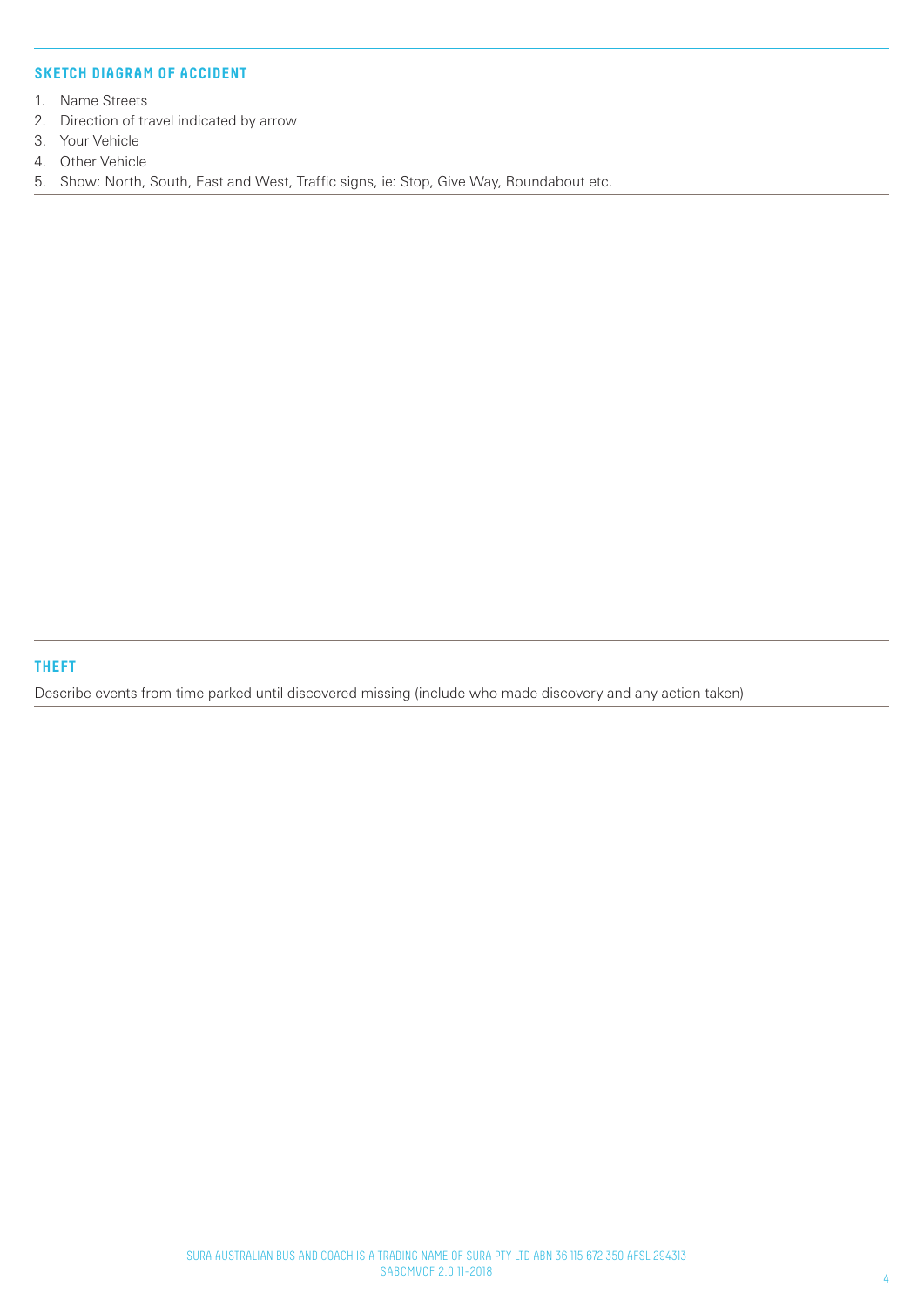| <b>DAMAGE TO YOUR VEHICLE</b>                    |                 |                      |
|--------------------------------------------------|-----------------|----------------------|
| Are you claiming for the damage to your vehicle? |                 | $\Box$ Yes $\Box$ No |
| Was the vehicle towed?                           |                 | $\Box$ Yes $\Box$ No |
| If "yes" give details:                           |                 |                      |
|                                                  |                 |                      |
| Name of tow company:                             |                 |                      |
| Where was it towed?                              | Distance towed: | kms                  |
| Where is vehicle now?                            |                 |                      |
| Estimated cost of repairs:                       |                 | $$\mathfrak{S}$$     |

**Show on the Diagram where damage to Your Vehicle occurred:**

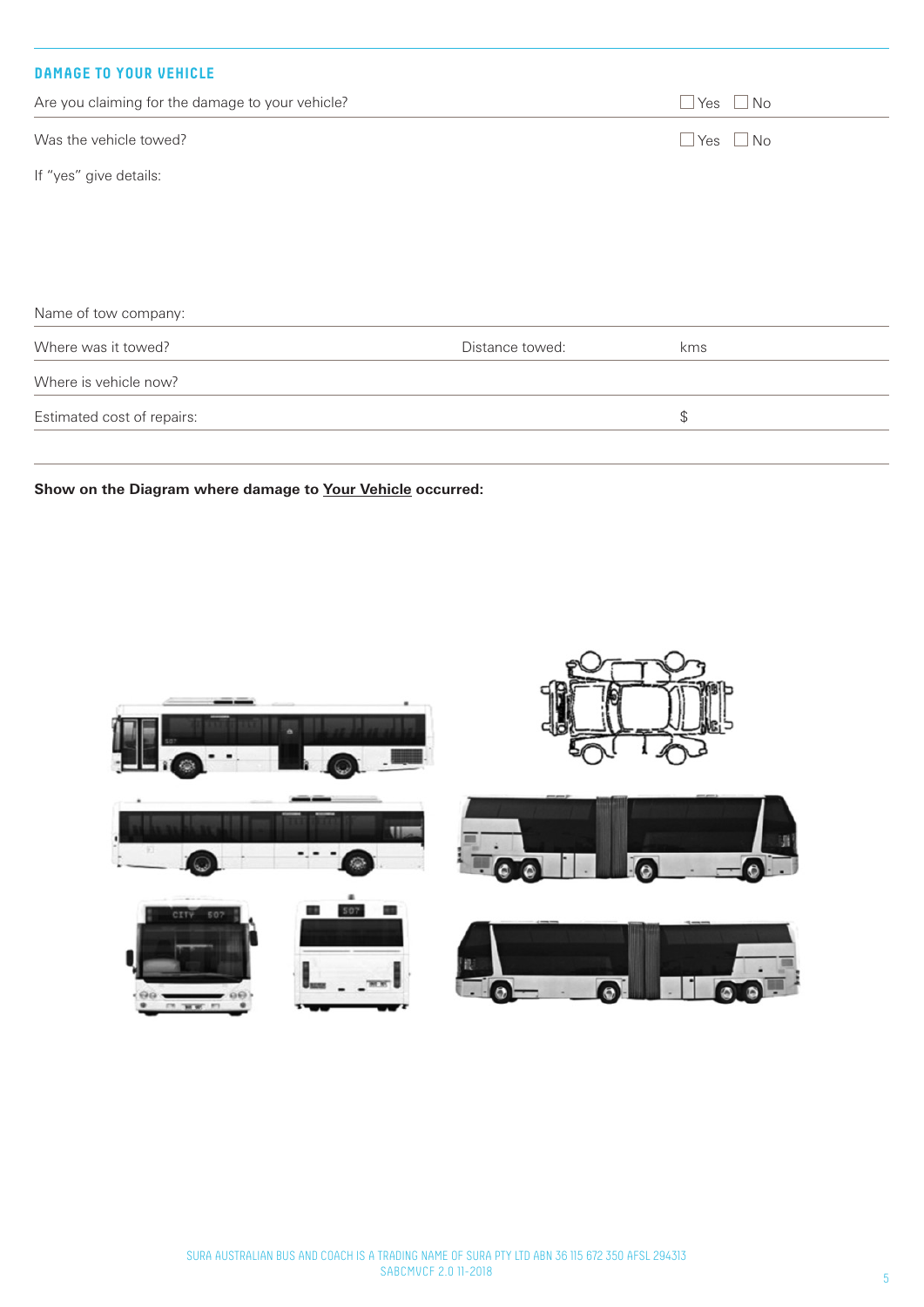| <b>OTHER VEHICLE</b>           |                                                           |                     |                     |
|--------------------------------|-----------------------------------------------------------|---------------------|---------------------|
| Make:                          | Model:                                                    |                     | Year:               |
| Registration No:               |                                                           |                     | Colour              |
|                                |                                                           |                     |                     |
| <b>OWNER OF OTHER VEHICLE</b>  |                                                           |                     |                     |
| Surname:                       |                                                           | Given Name (s)      |                     |
| Address:                       |                                                           |                     |                     |
| City:                          |                                                           | State:              | Postcode:           |
| Tel:                           |                                                           | Mobile:             |                     |
| Insurance Co:                  |                                                           | Policy No:          |                     |
| <b>DRIVER OF OTHER VEHICLE</b> |                                                           |                     |                     |
| Surname:                       |                                                           | Given Name (s)      |                     |
| Address:                       |                                                           |                     |                     |
| City:                          |                                                           | State:              | Postcode:           |
| Tel:                           |                                                           | Mobile:             |                     |
| Date Of Birth:                 |                                                           | Drivers Licence No: |                     |
|                                | Was The Owner In The Vehicle At The Time Of The Accident? |                     | $\Box$<br>Yes<br>No |

# **IF THERE IS MORE THAN ONE VEHICLE INVOLVED PLEASE ATTACH DETAILS**

# **SKETCH DIAGRAM:**

Shade in damage to Other Vehicle. Indicate point of Impact (X).

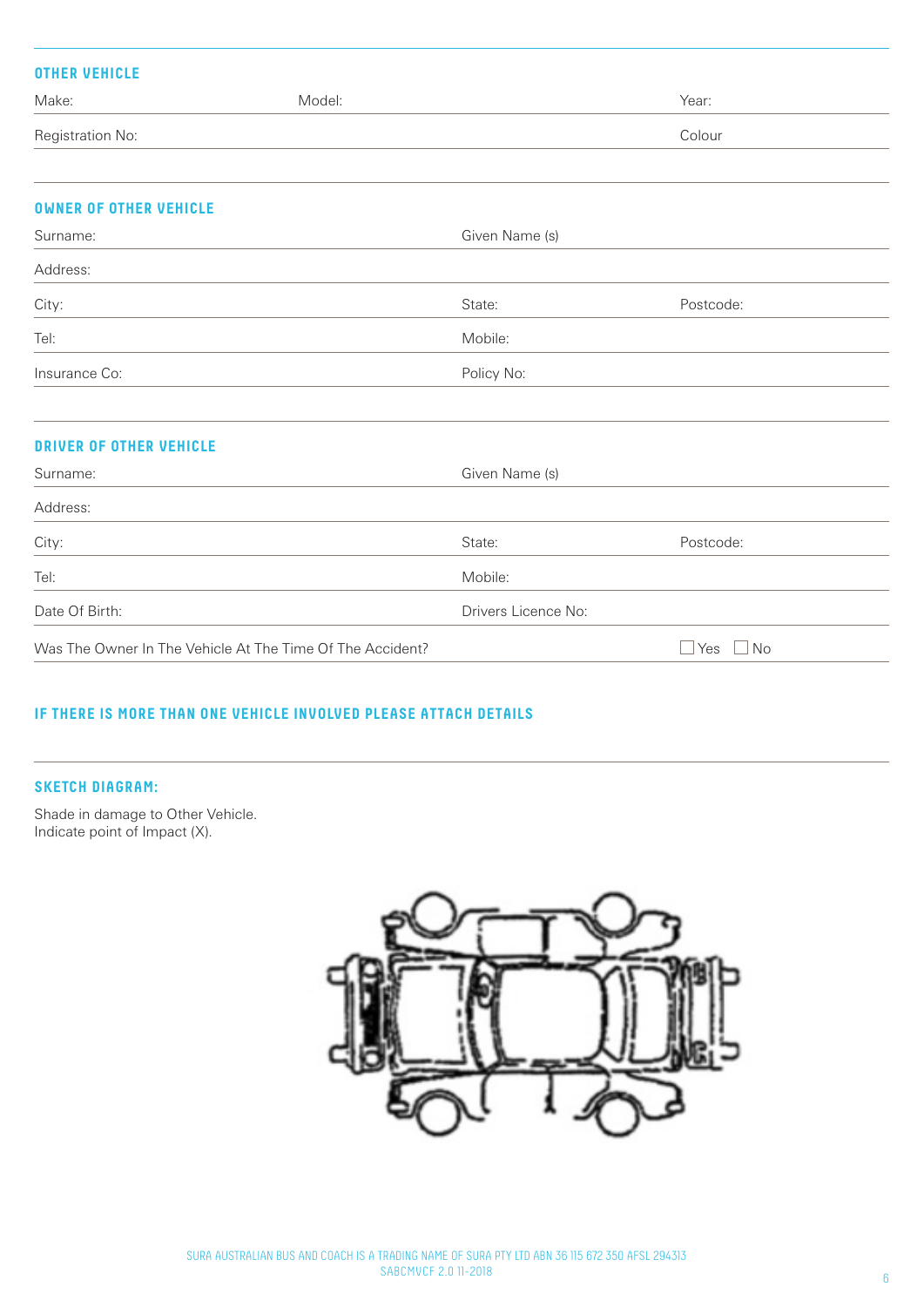# **OTHER PARTIES**

| <b>UINER PHRIIES</b>                          |                      |                         |
|-----------------------------------------------|----------------------|-------------------------|
| Surname:                                      | Given Name (s)       |                         |
| Address:                                      |                      |                         |
| City:                                         | State:               | Postcode:               |
| Tel:                                          | Mobile:              |                         |
| <b>POLICE</b>                                 |                      |                         |
| Did police attend the incident scene?         |                      | $\Box$ No<br>$\Box$ Yes |
| OR did you report the incident to the police? |                      | $\Box$ Yes<br>$\Box$ No |
| Name:                                         | Rank:                |                         |
| Station:                                      | Police event number: |                         |
| Date of report:                               |                      |                         |
| Name of person to be charged or cautioned:    |                      |                         |
| Nature of charge or caution:                  |                      |                         |
| <b>WITNESS (ES) DETAILS</b>                   |                      |                         |
| Surname:                                      | Given Name (s)       |                         |
| Address:                                      |                      |                         |
| City:                                         | State:               | Postcode:               |
| Tel:                                          | Private:             |                         |
| Mobile:                                       |                      |                         |
| Was this witness in the insured vehicle?      |                      | $\Box$ Yes<br>$\Box$ No |
| Surname:                                      | Given Name (s)       |                         |
| Address:                                      |                      |                         |
| City:                                         | State:               | Postcode:               |
| Tel:                                          | Private:             |                         |
| Mobile:                                       |                      |                         |
| Was this witness in the insured vehicle?      |                      | $\Box$ Yes<br>$\Box$ No |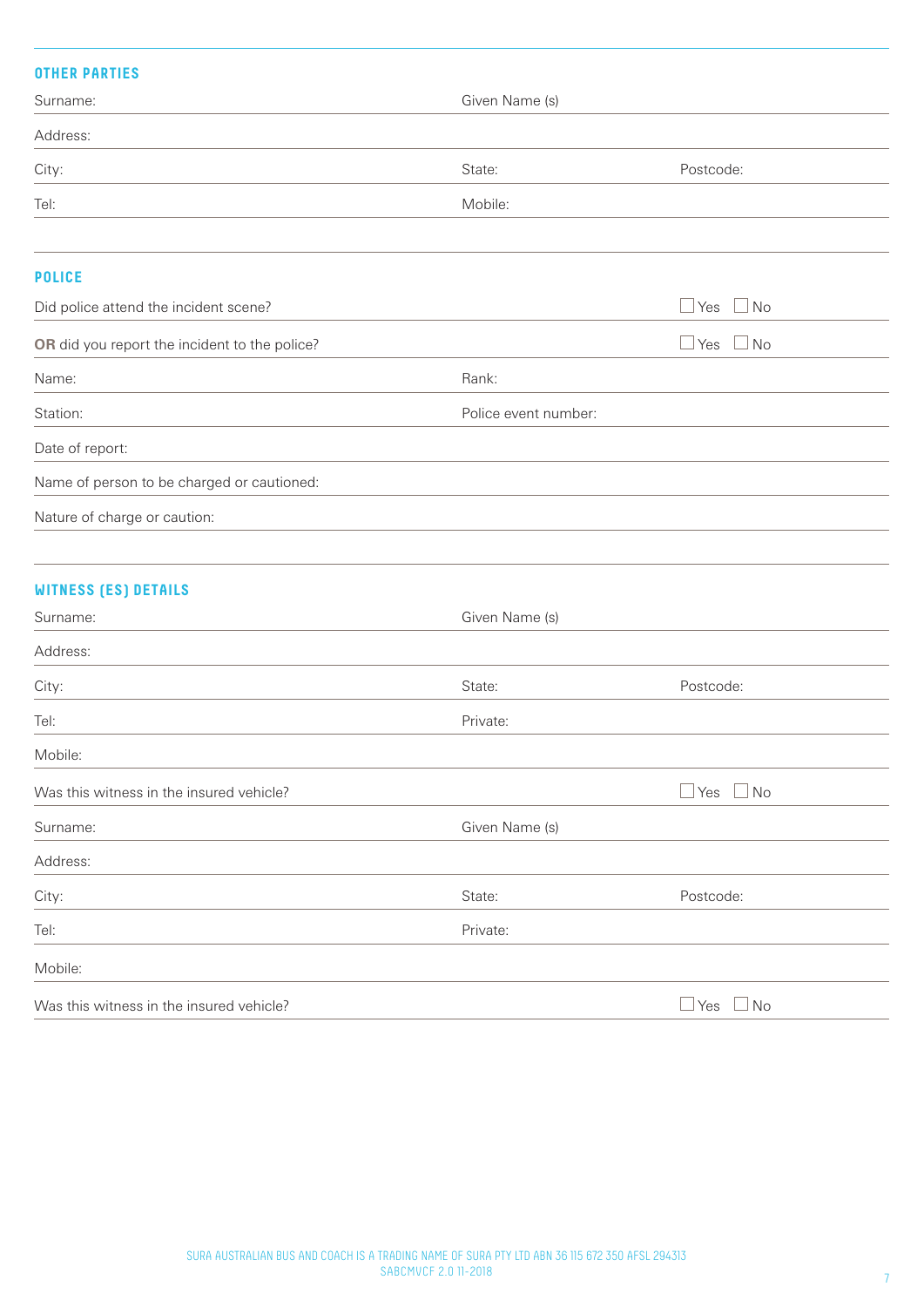# **AGENT OF THE INSURERS**

SURA Australian Bus and Coach acts as an agent of the Insurer and not as your agent when issuing insurance policies, dealing with or settling any claims. This is an important document please read it carefully.

## **PRIVACY STATEMENT**

We are committed to protecting your privacy in accordance with the Privacy Act 1988 (Cth) and the Australian Privacy Principles (APPs), which will ensure the privacy and security of your personal information.

The information provided in this document and any other documents provided to us will be dealt with in accordance with our Privacy Policy. By executing this document you consent to collection, use and disclosure of your personal information in accordance with our Privacy Policy. If you do not provide the personal information requested or consent to its use and disclosure in accordance with our Privacy Policy, your application for insurance may not be accepted, we may not be able to administer your services/products, or you may be in breach of your duty of disclosure.

Our Privacy Policy explains how we collect, use, disclose and handle your personal information including transfer overseas and provision to necessary third parties as well as your rights to access and correct your personal information and make a complaint for any breach of the APPs.

A copy of our Privacy Policy is located on our website at www. sura.com.au

Please access and read this policy.

If you have any queries about how we handle your personal information or would prefer to have a copy of our Privacy Policy mailed to you, please ask us.

If you wish to access your file please ask us.

# **GENERAL INSURANCE CODE OF PRACTICE**

We proudly support the General Insurance Code of Practice (the 'Code'). The purpose of the Code is to raise the standards of practice and service in the general insurance industry.

For further information on the Code, please visit www. codeofpractice.com.au or alternatively you can request a brochure on the Code from SURA Australian Bus and Coach.

# **COMPLAINTS AND DISPUTES RESOLUTION**

We view seriously any complaint made about Our products or services and will deal with it promptly and fairly.

If You have a complaint please first try to resolve it by contacting the relevant member of Our staff.

If the matter is still not resolved, please then contact Our Internal Disputes Resolution Officer on (02) 9930 9500, or by email at IDR@SURA.com.au or by writing to Us at the address for SURA given above. They will seek to resolve the matter in accordance with the General Insurance Code of Practice and Our Dispute Resolution procedures.

You can contact Us if You want more information on Our procedures.

If You are a natural person or a small business, and You are not satisfied with the final decision, You may wish to contact the Australian Financial Complaints Authority (AFCA). The AFCA is a free independent external disputes resolution service provided to customers to review and resolve complaints where We have been unable to satisfy Your concerns.

For further details You can visit their website at www.afca.org.au or contact them:

### Australian Financial Complaints Authority

PO Box 3 Melbourne, VIC, 3001 Telephone: 1800 931 678 Email: info@afca.org.au